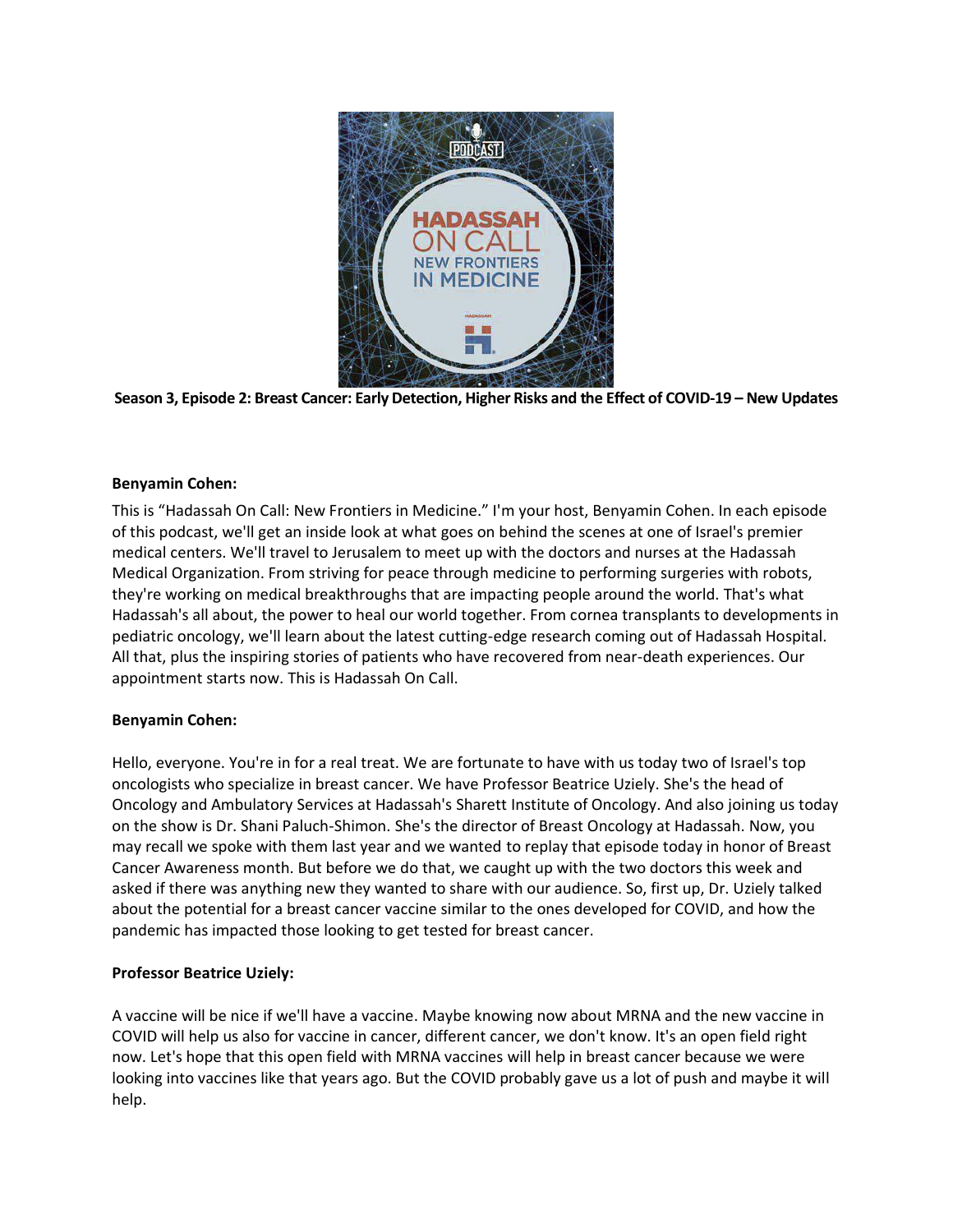We had women now with COVID. That's very important. Don't wait to go for the mammography because you don't want to be with other people. If you have an appointment for mammography, go for mammography. If you find something, don't wait till COVID will disappear because it's not going to disappear so quick. Go and check yourself. It's very important. Many patients are coming late and it's too late because they didn't want to come to a hospital during the pandemic.

Hello, everyone. We are fortunate to have with us today two of Israel's top oncologists who specialize in breast cancer. We have Professor Beatrice Uziely. She's the head of Oncology and Ambulatory Services at Hadassah's Sharett Institute of Oncology. And she was born in Romania and graduated from the Hebrew University Hadassah School of Medicine. And also joining us today on the show is Dr. Shani Paluch-Shimon. She's the director of Breast Oncology at Hadassah. She was born in Australia and graduated from Monash University in Melbourne. So I want to welcome you both to the show.

#### **Benyamin Cohen:**

Next up as part of our new discussion. Dr. Paluch-Shimon brought up an update about early screening among certain populations.

#### **Dr. Shani Paluch-Shimon:**

So the reason the question of population screening comes up is because BRCA 1 and BRCA 2 mutations are prevalent enough and the diseases they cause a significant enough to justify considering population screening. So the BRCA 1 one and BRCA 2 mutation exists in one in 40, or two-and-a-half percent of all healthy Ashkenazi Jews, which is why there's been a discussion about population screening. But that discussion is taking a further step. And since the beginning of 2020, any Ashkenazi Jewish woman, irrespective of family history, is eligible to have testing for the BRCA 1 and BRCA 2 gene. I'm personally in favor of in favor of it because I think it's a life-saving test. Because if a woman knows that she has a BRCA mutation, she can start early screening for her breast cancer, she can be followed up in one of the high risk clinics like the one that we have at Hadassah. And by the way, we've expanded that program not just for the in current campus, but now also at the Mount Scopus campus.

And if she needs to, she got a BRCA 1 and BRCA 2 mutation, she should probably also be having her ovaries and her tubes removed. Depending on which mutation she has either between the ages of 35 and 40, or 40 to 45. And that operation is life-saving because we don't have good early detection of ovarian cancer. So knowing a BRCA status, I think is a life-saving test. And I'm personally in favor of population screening.

#### **Benyamin Cohen:**

So that was some new information they wanted to share. And now without any further ado, here's a rebroadcast of our original conversation with the two doctors enjoy.

#### **Benyamin Cohen:**

So we're recording this right around the time we're wrapping up October, which is Breast Cancer Awareness Month, not just in Israel and the United States, but really all over the world. And I know it's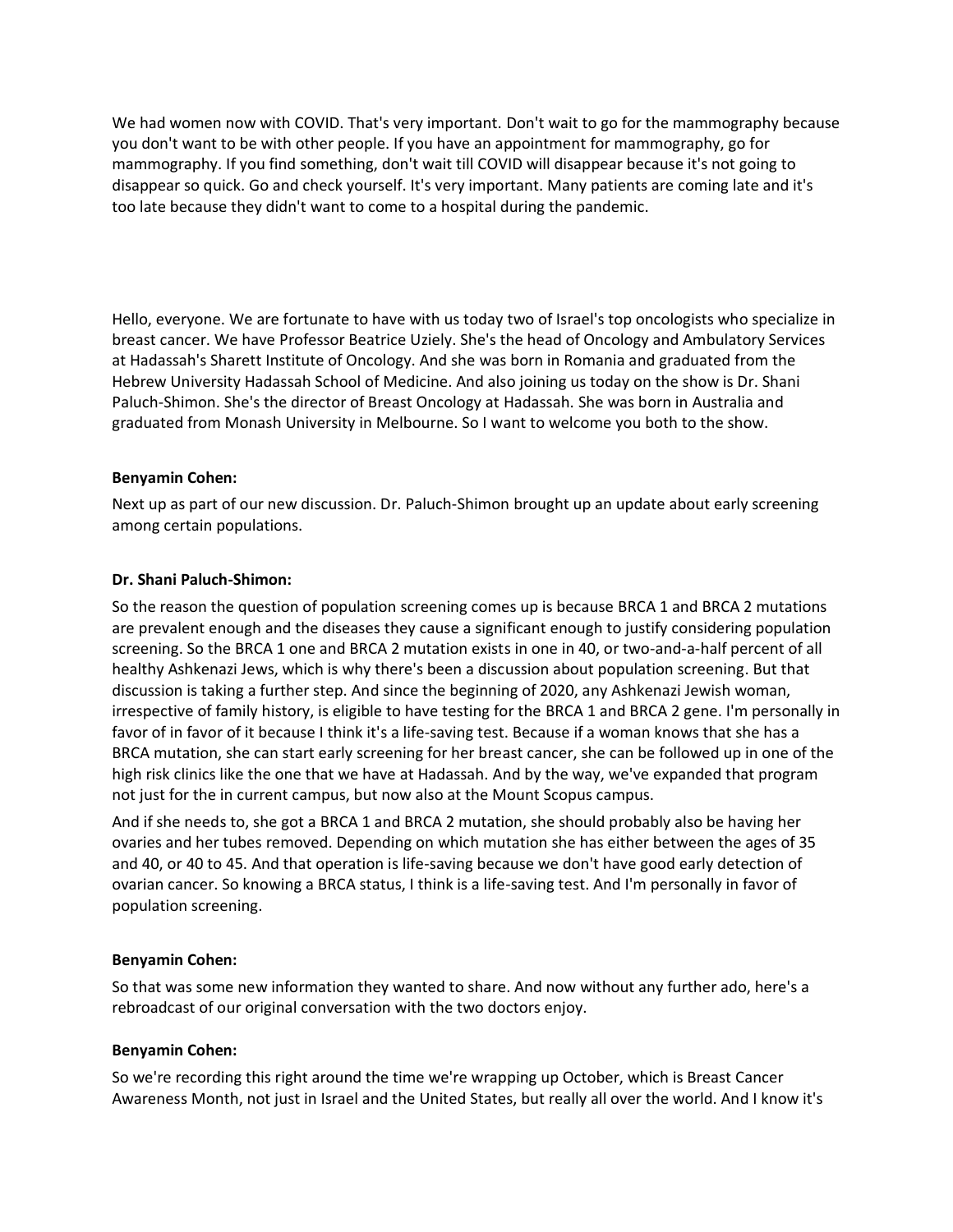generally a time when we're bringing awareness to breast cancer and we see a lot of people going for mammograms and appointments. But this year, obviously, it's different. We're in the middle of a global pandemic and a lot of people are reluctant to leave their house. Dr. Uziely, have you seen a change this year of people afraid to come in to get checked?

## **Professor Beatrice Uziely:**

Yes. Yes. Many people are afraid to go to do a mammography, which is not needed by the ... Maybe they think it's just a checkup, and they don't have to go. But unfortunately I had a few patients, not many, we are only six months into the pandemic, and the people are coming late. They saw something in their breast six months ago, or maybe seven or eight months ago and didn't went for mammography. So I urge everybody to go and do their checkups. It's not problematic – go and be covered with whatever is needed and go and do the mammography. And if you find something, go urgently to a doctor.

## **Benyamin Cohen:**

Mm-hmm (affirmative). I was talking to one of your colleagues in the fertility department a few months ago. And he was telling me that a lot of people, unfortunately, they look at fertility issues, "Uh, it's a voluntary thing," but he was saying it's important. Every day is important and you don't want to waste a day-

# **Professor Beatrice Uziely:**

No, you don't.

# **Benyamin Cohen:**

... not taking care of it. Yeah. In general, Dr. Uziely, are women today in 2020 more educated, more aware of these issues about getting tested than when you first arrived at the hospital?

## **Professor Beatrice Uziely:**

Yes, they are more educated. They have much more knowledge about doing the tests. And they do mammographies even in ultra-Orthodox people where this was a problem years ago. But now we can see that they go and do mammography. But still not everybody. Not all women are aware of doing the mammography and aware of doing both tests, which we'll maybe talk later on about BRCA testing. So we have to educate everybody.

## **Benyamin Cohen:**

Yeah, it's important. Dr. Paluch-Shimon, you, I know, focus a lot on younger women with breast cancer, and I know you've spoken a lot about this. Is this something you see just from an awareness and from an educational point of view that younger women are aware of the chance that they could also get breast cancer?

## **Dr. Shani Paluch-Shimon:**

So I think probably the first important thing to do is to contextualize that breast cancer in young women is not common. And in fact the average age for a breast cancer diagnosis is in a woman's late 50s towards the age of 60. But there is no question that there is a huge awareness today at all ages. And I think the internet and social networking has really changed the way people perceive disease and perceive health issues. And I think that young women are more informed.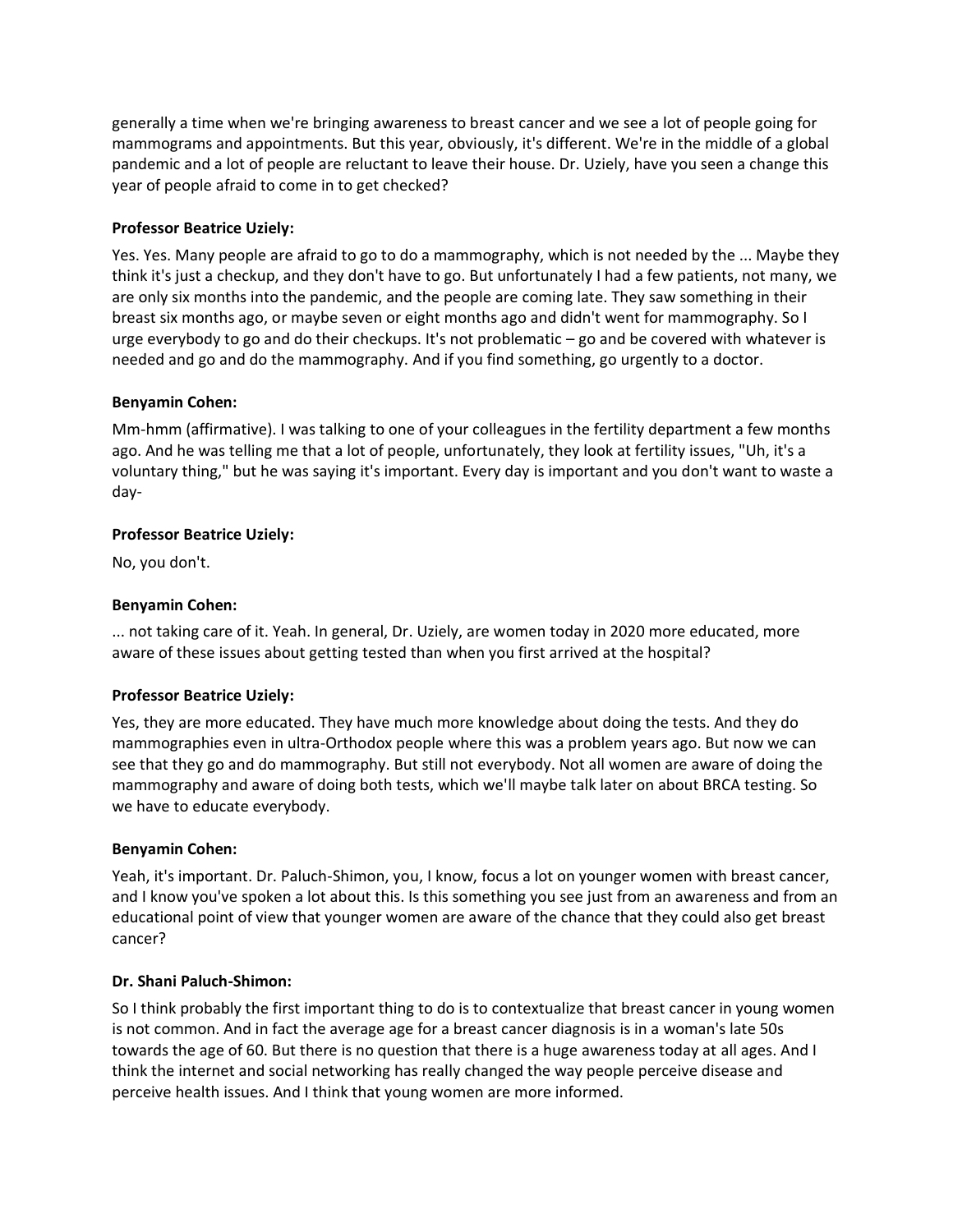#### **Dr. Shani Paluch-Shimon:**

I sense that there are more and more young women wanting to do mammography even before 50, so mammography screening from between ages 40 to 50 is controversial everywhere. But there is more requests from women who are under 50. And I think it stems from the fact that there's a lot more awareness. I think that 20 years ago people didn't talk about cancer or use the C-word the way they do today. And I think that also changes willingness to go and get checked when something becomes less and less taboo with time.

## **Dr. Shani Paluch-Shimon:**

It's also not as scary to go and get tested for something that's likely to be very curable as opposed to going to get tested if you think the disease that might be detected is not treatable. So I think psychologically it is easier to go and get a mammogram today because we know that our chances of cure are very high.

# **Benyamin Cohen:**

What downside is there for a generally healthy 30-year-old woman of getting tested or getting a mammogram?

# **Dr. Shani Paluch-Shimon:**

Well, mammograms are not particularly effective. We know they're not very effective at all in women under 40. And between ages 40 to 50 there's variable data where there's very solid data that it's an effective screening tool in women who are above 50. When a woman is younger, her breast tissue is much more dense. This has a lot to do with her reproductive life and the hormones. And the denser the breast tissue, the more ineffective mammogram is as a tool. So mammogram is not a good screening tool in young women. And the next question is often, "Why can't a woman just go and have an ultrasound?"

## **Dr. Shani Paluch-Shimon:**

But the ultrasound in and of itself is not an effective tool as a standalone. It's an adjunct. So it's a good add-on, again, but in women that are older. And like I said, breast cancer in young women is not very common. So when we do routine, what we call population screening programs, part of public health measures is the knowledge that when we screen for disease, it does need to be common enough and we need to have a tool that's effective enough to make it worthwhile.

## **Dr. Shani Paluch-Shimon:**

Now, what could be not good about having a test that's not effective is that mammogram does have some element of radiation. So it's not a reason not to do them at all, but then if we're doing them they need to be effective. And to be effective, the woman needs to be towards the age of 50. And if we do tests and they're not effective, A, we give a false sense of security if something does happen. And, B, we might see things that are unrelated and causing a lot of anxiety and having unnecessary testing done. So there's a lot of value in doing testing that's accurate and efficacious and not doing things that are futile. And in a 30-year-old, a mammogram, for most average risk women would be futile.

## **Benyamin Cohen:**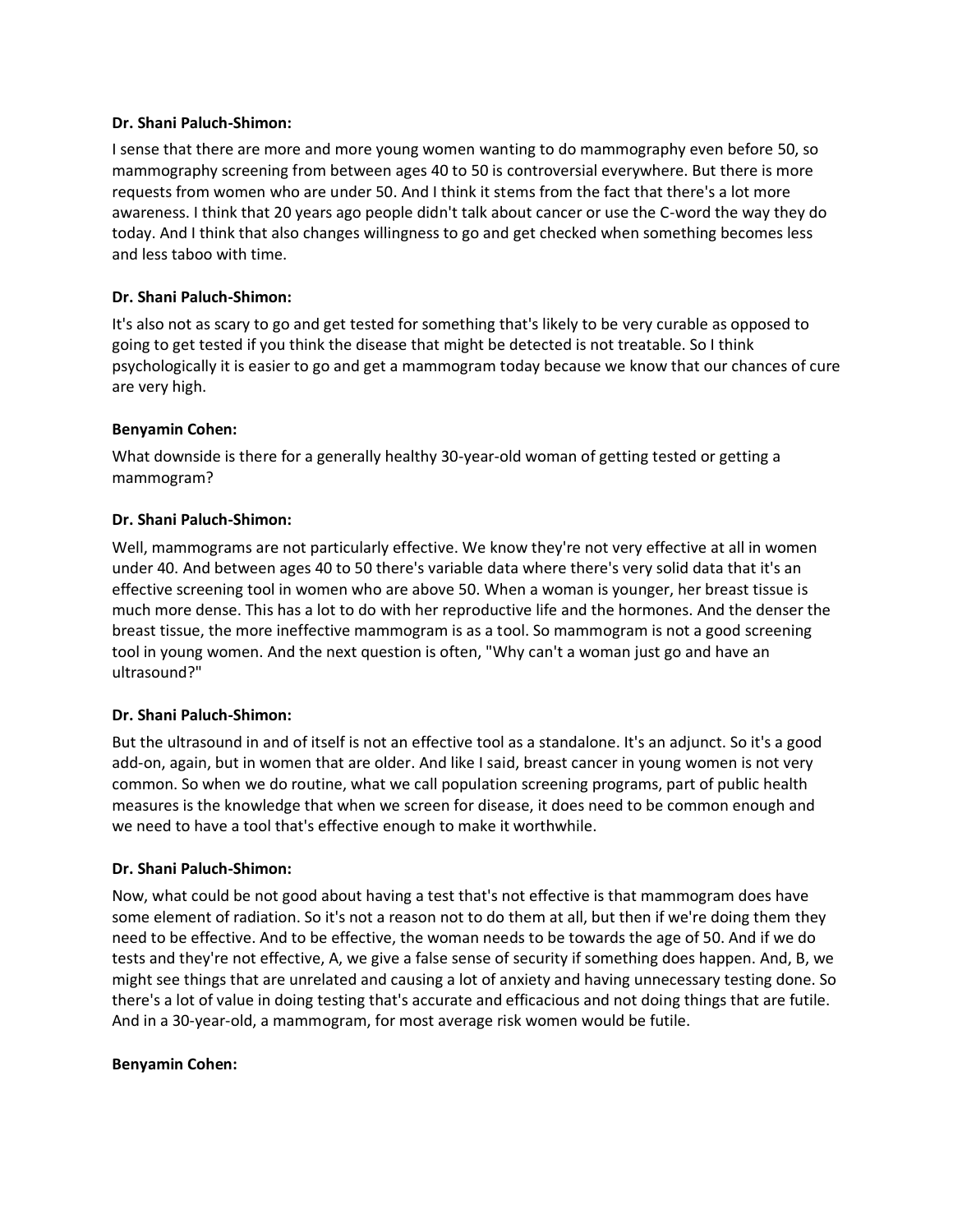Aha, that's interesting. So by no means are you saying that people at risk shouldn't get a mammogram. You're just saying that age always plays a factor. So I want to ask each of you, Professor Uziely, we'll start with you. How did you end up at Hadassah?

## **Professor Beatrice Uziely:**

Oh, I started at Hadassah. My whole career, my whole life is at Hadassah. I studied at the Hebrew University at Medical School of Hadassah. I did my internship, residency, except of two years at USC, all my lives. More hours of Hadassah than hours of home.

# **Benyamin Cohen:**

I think a lot of people say that about their job. I interviewed a doctor last week who told me he was born in Hadassah. Now he's a doctor at Hadassah.

# **Professor Beatrice Uziely:**

Yes. We have people here born in Hadassah.

# **Benyamin Cohen:**

And Dr. Paluch-Shimon, tell me a little bit about your story. How did you choose breast cancer and how did you end up at Hadassah?

# **Dr. Shani Paluch-Shimon:**

So I think when it came to oncology in general, I really liked two aspects. A, the ongoing care and relationship with the patient. So it's not a quick fix problem and then you move on to the next patient. The patient you have a relationship with many years. It's very challenging because obviously our first objective is to achieve a cure. But in patients where we can't have cure, I think escorting patients on the cancer journey when the disease is incurable is a real privilege, and if we can make that journey a better journey, then I think it can be very significant for the patient and their family.

## **Dr. Shani Paluch-Shimon:**

And then in general as well, the opportunities for research were just enormous in oncology in general. And so while we're making huge headway and making a lot of progress, I mean, there's still so much to do, and the more we learn, we more we realize there's so much we don't know. And specifically for breast cancer, my main answer is that I had a wonderful breast cancer mentor who is also actually a Hadassah oncology graduate. And so I had an amazing mentor, and she mentored me in the field of breast cancer. And I think that drew me into the area. And my mother did have breast cancer. I say it doesn't have to do with it, but probably at the back of my mind or in my subconscious it plays in there somewhere as well.

## **Benyamin Cohen**:

Right.

# **Professor Beatrice Uziely:**

What Shani said about continuing having a relation with the patient, I have here a colleague. Now she is also a professor of medicine. But when she was a student she sat with me in the room seeing patients. And I didn't remember that. But when she came and started oncology she said that what driven her to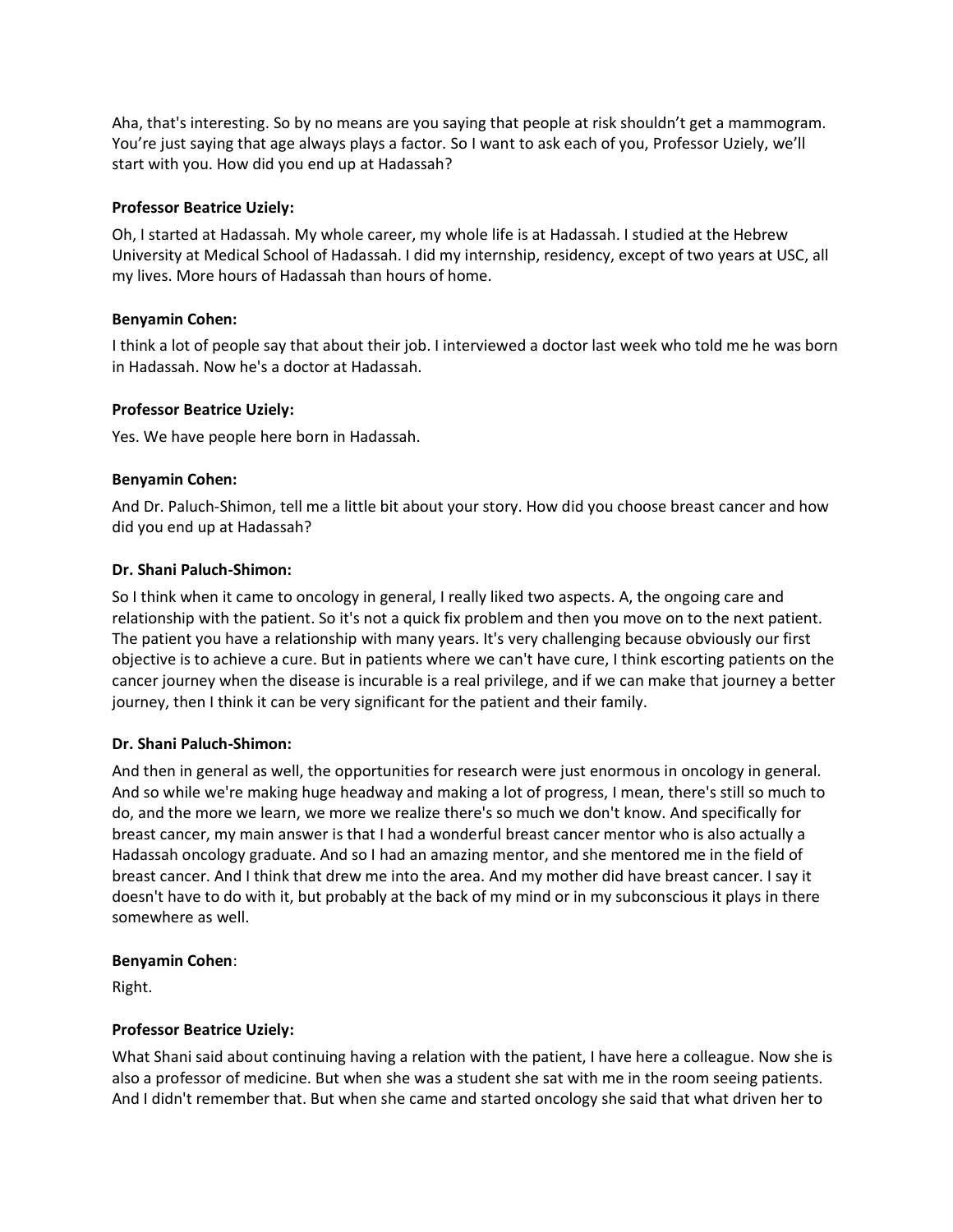oncology was that I was hugging and kissing the patient. I have that patient still. I know whom she meant. But that's, yes. Shani's right. We have a long connection with patients.

#### **Benyamin Cohen:**

Is there a particular patient; is there an inspiring story of someone that you treated that you can share with us?

Professor Beatrice Uziely:

I'll tell you, I have patients who inspires me are the patient who would think that they would have a disease and continue their life as usual. I had a patient. She was a professor in Bar-Ilan University. And she was diagnosed with breast cancer in her early 50s. She received adjuvant treatment and she was okay for two or three years. And then the disease occurred. But always during her treatments, even in the adjuvant and afterwards with her metastasis, she continued to go and give her lectures. Then we went. Now we do it by Zooming. But then you go and give your lectures.

#### **Professor Beatrice Uziely:**

She went to the university. She wrote grants, even when she was very sick. She continued doing her exercise. She was in the same group with me doing spinning. She really was something. I remember she was alive for more than 10 years with metastatic disease, and every time we had a new drug for her, which was also amazing because on those years we had Perjeta which is new for her. It came. It was just a new drug. And she was on it for a long time. And then TDM-1 and more and more.

#### **Professor Beatrice Uziely**:

That was amazing to see someone who will continue the life as usual as possible. This is really overwhelming for a physician. And also, she always was listening and having a lot of -- despite of her information -- she had a lot of *emunah*.

#### **Benyamin Cohen:**

Faith.

#### **Professor Beatrice Uziely:**

Faith. Yes, thank you.

#### **Benyamin Cohen:**

Yeah.

#### **Professor Beatrice Uziely:**

A lot of faith in what the physician will tell her and took it as, "You know how to treat me the best." It was really amazing.

#### **Benyamin Cohen:**

What I'm hearing is that it's very important to have that trust and faith in the relationship between the doctor and the patient.

#### **Professor Beatrice Uziely:**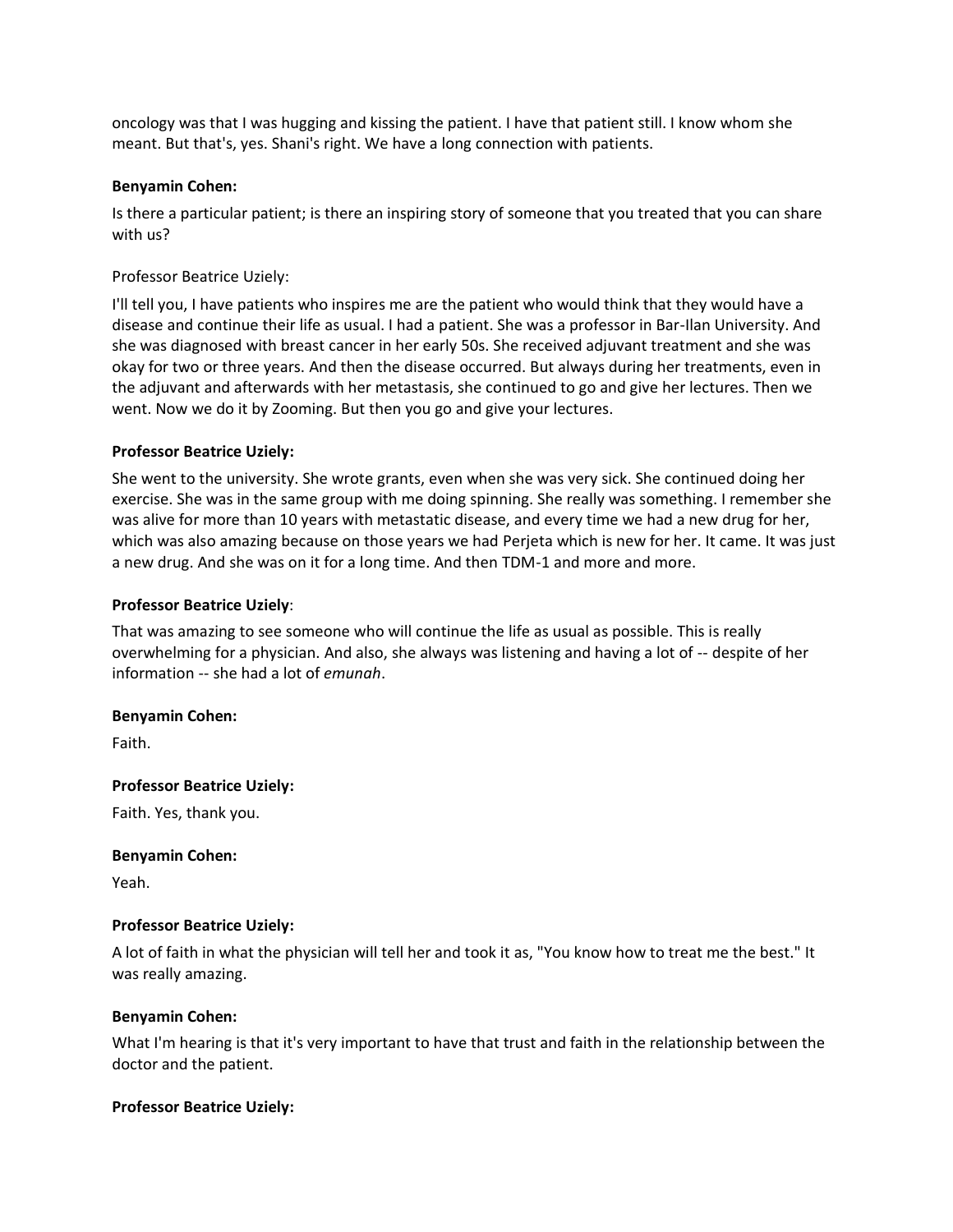Yes.

#### **Benyamin Cohen:**

Yeah.

## **Professor Beatrice Uziely:**

That's the main thing, I think, yes.

#### **Benyamin Cohen:**

Yeah. When we return, the doctors talk about how the COVID pandemic is potentially delaying the diagnosis of breast cancer. Plus, we discuss the significant role of the BRCA gene when treating Ashkenazi women.

#### **Dr. Shani Paluch-Shimon:**

In a non-Ashkenazi population overseas, so the chance of a random individual having a BRCA mutation is one in 600, one in 700. Amongst Ashkenazi Jews, one in 40 will have a mutation in BRCA-1 or BRCA-2. And many will be completely unaware of it.

#### **Benyamin Cohen:**

If you're anything like me, you have trouble going to sleep at night. I've tried almost everything -- from sleep aids, to sleep therapy. And if you don't sleep well, it could lead to all sorts of health issues. So you can imagine how excited I was when I got a chance to talk with Dr. Joel Reiter on a recent episode of the "Hadassah On Call" podcast. We talked about his latest research, plus the various aspects of our lives that contribute to poor sleep, like living through the stress of a pandemic.

#### **Dr. Joel Reiter:**

Because you take something like insecurity. Insecurity about your workplace, about your parents, about your health, and add to that, the quarantines, staying at home for entire days and nights, and not getting out of bed, and you get an increase in sleep problems.

#### **Benyamin Cohen:**

You can listen to that episode right now at hadassah.org/cantsleep. That's hadasah.org/cantsleep. And now back to our conversation with Professor Beatrice Uziely and Dr. Shani Paluch-Shimon in honor of Breast Cancer Awareness Month.

#### **Benyamin Cohen:**

I want to move a little bit and talk about detection of breast cancer. Dr. Paluch-Shimon, maybe you could just talk to this for a minute. Like I said, obviously we're living in abnormal times with COVID-19. I know Israel keeps going in and out of lockdown. Is this delaying people coming in and getting their cancer diagnosis? And does this mean you may see more advanced cases next year that could have been caught earlier?

## **Dr. Shani Paluch-Shimon:**

I think it's a test of time. So I want to be cautious of prophesizing what's going to be. But it's a major concern. Certainly in the first few months, there was far less mammography screening being performed.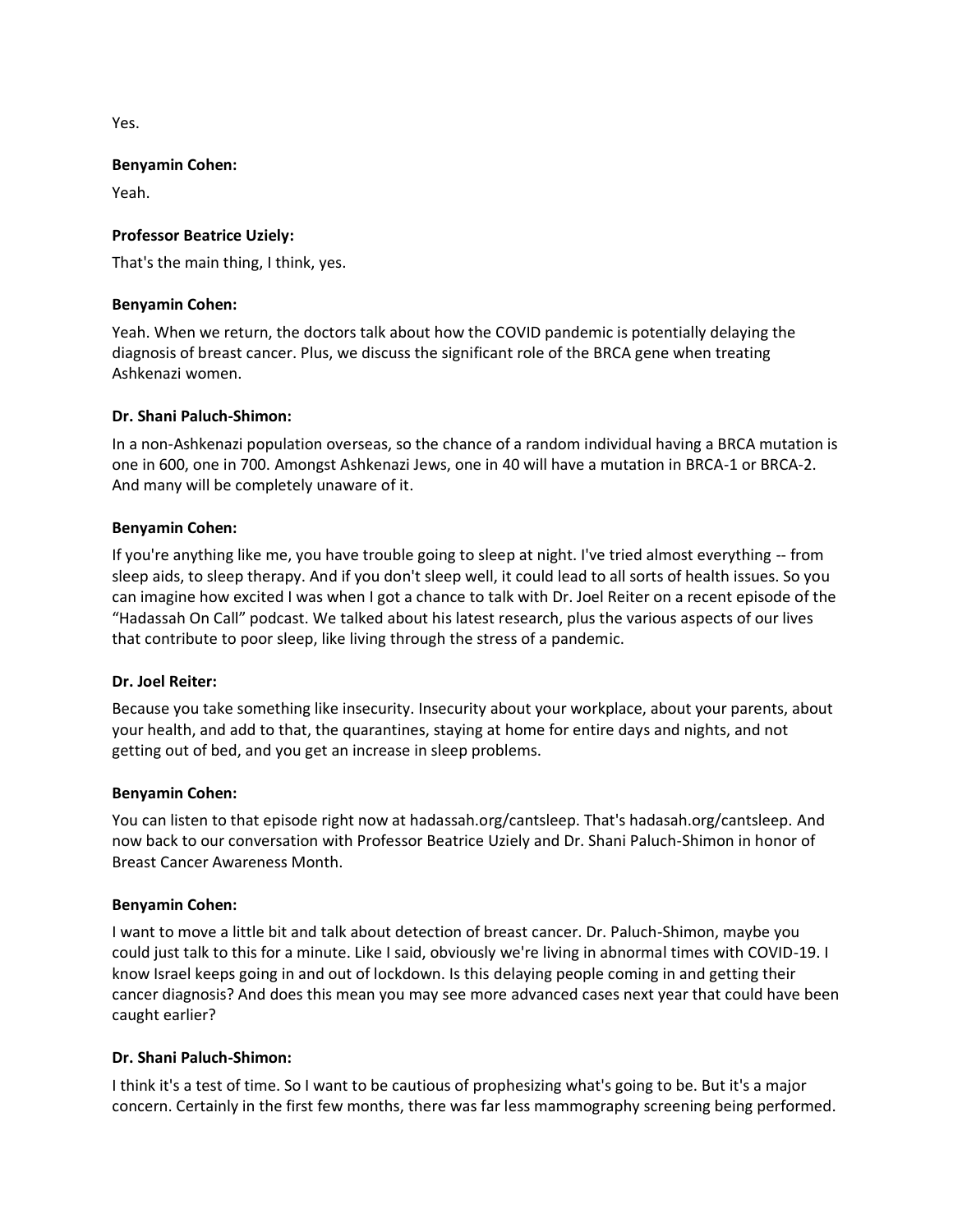I'm a little less concerned about the delays in mammography screening as I am that there was less outpatient activity also in non-oncology clinics. And so patients who were, A, may have wanted to come to see a surgeon, it may have been more difficult for them to do that. But most patients were absolutely terrified of coming into the hospitals to get checked.

# **Dr. Shani Paluch-Shimon:**

So it's very possible that we'll see some delays in diagnosis. In some cases, small delays are not going to make a big difference and in some cases, big delays can be ... Even a small delay can be a disaster. In terms of getting oncology care, the oncology departments, I have to say, were very organized very quickly and did everything they could to make sure that the patients that got the message out to the patients that the departments were safe and that they were organized and working in a format that was going to keep everybody safe during this crisis so that people could keep getting their treatment.

# **Dr. Shani Paluch-Shimon:**

Because interrupting cancer treatment is a problem. And so a lot was done to ensure continuity of care in an environment that was safe. And I think all the hospitals really went to an effort to get that message out, again through social media for patients to know that they needed to keep coming in. The other thing that was done, which has less to do with diagnosis but management was a very rapid adaption of the medical system to be able to provide telemedicine services to the patients that didn't need to come in or were too scared to come in could still have a meeting with their physician and still have that physician contact, so that if there were any issues they could still be somewhat detected and attended to.

# **Benyamin Cohen:**

Yeah. I'm sure, as you just pointed out, early detection increases a woman's chance of survival. Professor Uziely, there's probably a lot of new advances that you're working on and that you are researching. One of them I was reading about sounded fascinating about liquid biopsies. Could you talk about that and any other new advances for early detection?

# **Professor Beatrice Uziely:**

It's investigational. I'll start with that. I'm not sure if it works. It's investigational and we have study. We had a study for advanced breast cancer, locally advanced breast cancer, not metastatic. And we showed that small proteins, cell-free DNA in the blood. We can follow the treatment. That was published with Professor Yuval Dor from the Hebrew University. That's a big advantage at Hadassah that we have the medical school just across the drawer and we can do studies here and there.

# **Professor Beatrice Uziely:**

So for follow-up probably is a good idea to do it. We publish the study and we'll continue with that. Now we are doing a study, a large study taking liquid biopsies. It means just drawing a small amount of blood and trying to see if we can diagnose a tumor at least a marker or something before diagnosis in women with breast lesion. I am not saying tumor. Some of them are tumors. Some of them are just a lesion and to see if there is a marker in their blood. And I hope that next year we'll be able to tell you more about that.

# **Benyamin Cohen:**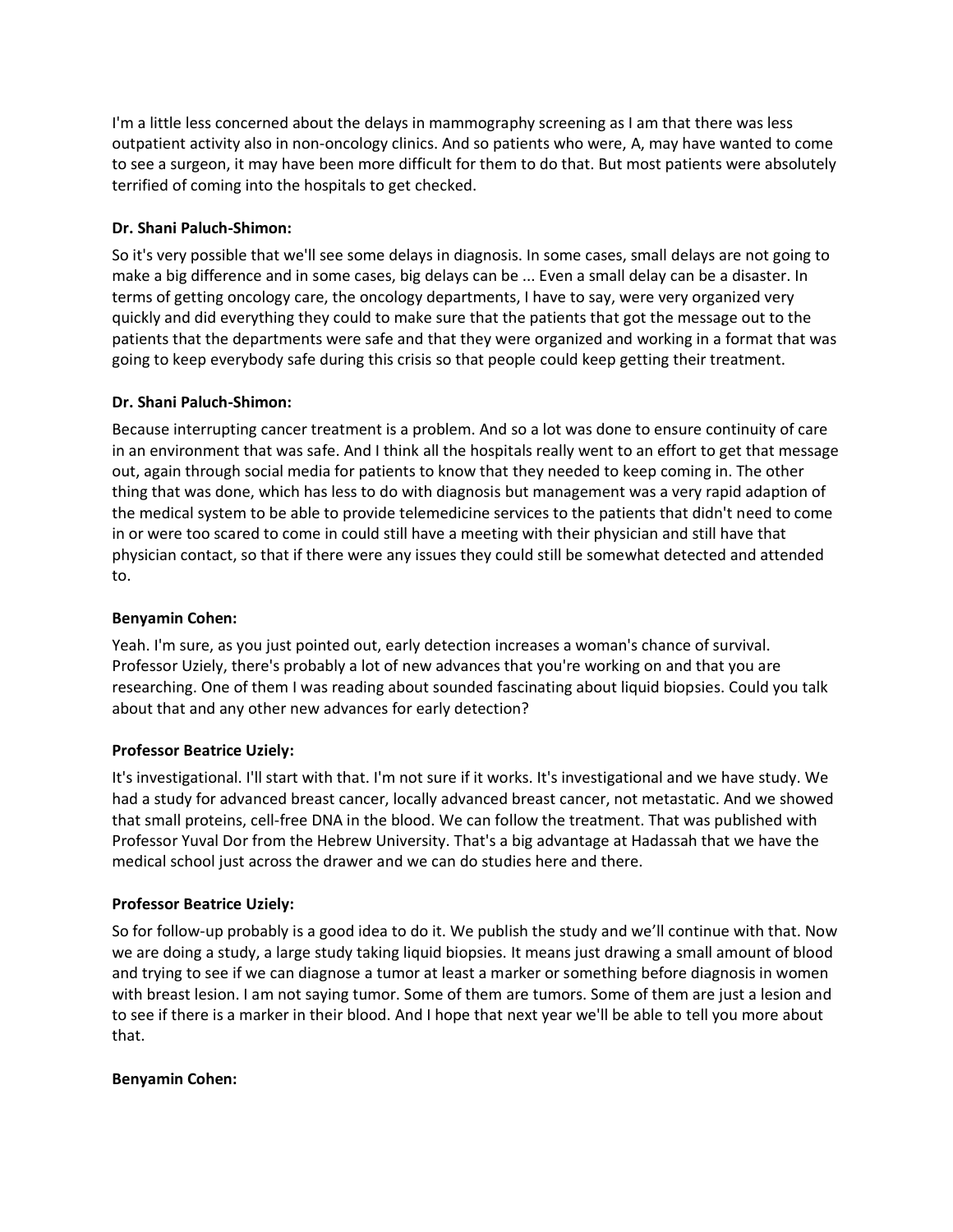Good. Obviously we've heard about BRCA genes has been very much ... Many people in the mainstream maybe not in the medical community know about that, whether it's because of Angelina Jolie's experience or because they've heard about it. I read that researchers at Hadassah have discovered that there's a higher propensity for Ashkenazi women, Ashkenazi Jewish women, to get breast cancer. Could one of you just help explain the differences between the BRCA gene and the BRCA gene mutation and how that's linked to cancer?

# **Dr. Shani Paluch-Shimon:**

So BRCA-1 and BRCA-2 are genes that were discovered back in the mid-1990s that seemed to be directly linked with an increased risk of having a hereditary breast or ovarian cancer. And over the years our knowledge has grown. And what was very clear early on was that there are ... In a gene you can have mutations in many different places in the gene. But in the BRCA-1 and BRCA-2 there was some very specific mutations that you could find repeatedly amongst Ashkenazi Jews. A mutation that's unique to a population's called a founder mutation.

# **Dr. Shani Paluch-Shimon:**

And so what was found was that BRCA-1 and BRCA-2, there were three specific mutations that we could find more on Ashkenazi Jewish patients. In terms of prevalence in the general population, just to give you a ballpark figure, in a non-Ashkenazi population overseas, so the chance of a random individual having a BRCA mutation is one in 600, one in 700. Amongst Ashkenazi Jews, one in 40 will have a mutation in BRCA-1 or BRCA-2. And many will be completely unaware of it.

# **Dr. Shani Paluch-Shimon:**

Now, a mutation is a change in the gene that alters how that gene is translated into the protein that it needs to function as. And that thing can directly have an impact on the functioning of a cell. And that's part of what, in this particular case, leads to an increased risk of cancer. Now, we also know today that BRCA-1 and BRCA-2 are not only associated with breast and ovarian cancer, but there is an increased association with pancreatic cancer, prostate cancer, and a slight increased association with melanoma, mostly for BRCA-2, lesser for BRCA-1.

## **Dr. Shani Paluch-Shimon:**

Now, women who have a BRCA-1 mutation can have up to an 80% lifetime risk of developing breast cancer. So lifetime risk doesn't mean that's she's necessarily has an 80% chance today of getting it. But over her lifetime until she gets to the age of 80, that's a cumulative risk that builds up. BRCA-2, the risk is up to about 50, 60% of getting a breast cancer. These women also have an increased risk of between 25 to 50% of getting an ovarian cancer. The other cancers are much rarer. In both cases, we can do something if we know that somebody has a BRCA mutation.

## **Dr. Shani Paluch-Shimon:**

So a woman can be screened early for breast cancer. Some women may choose to have risk-reducing surgery, which is what Angelina Jolie brought to the headlines. And for ovarian cancer we have a pretty good idea how early ovarian cancer can appear. So in women who are BRCA-2, it usually appears from the age of 45 onwards. And for BRCA-1 from age 40 onwards. And so we can guide these women when it's worthwhile for them to have their ovaries out. And that's, for ovarian cancer, the most effective thing that we can do to reduce their risk.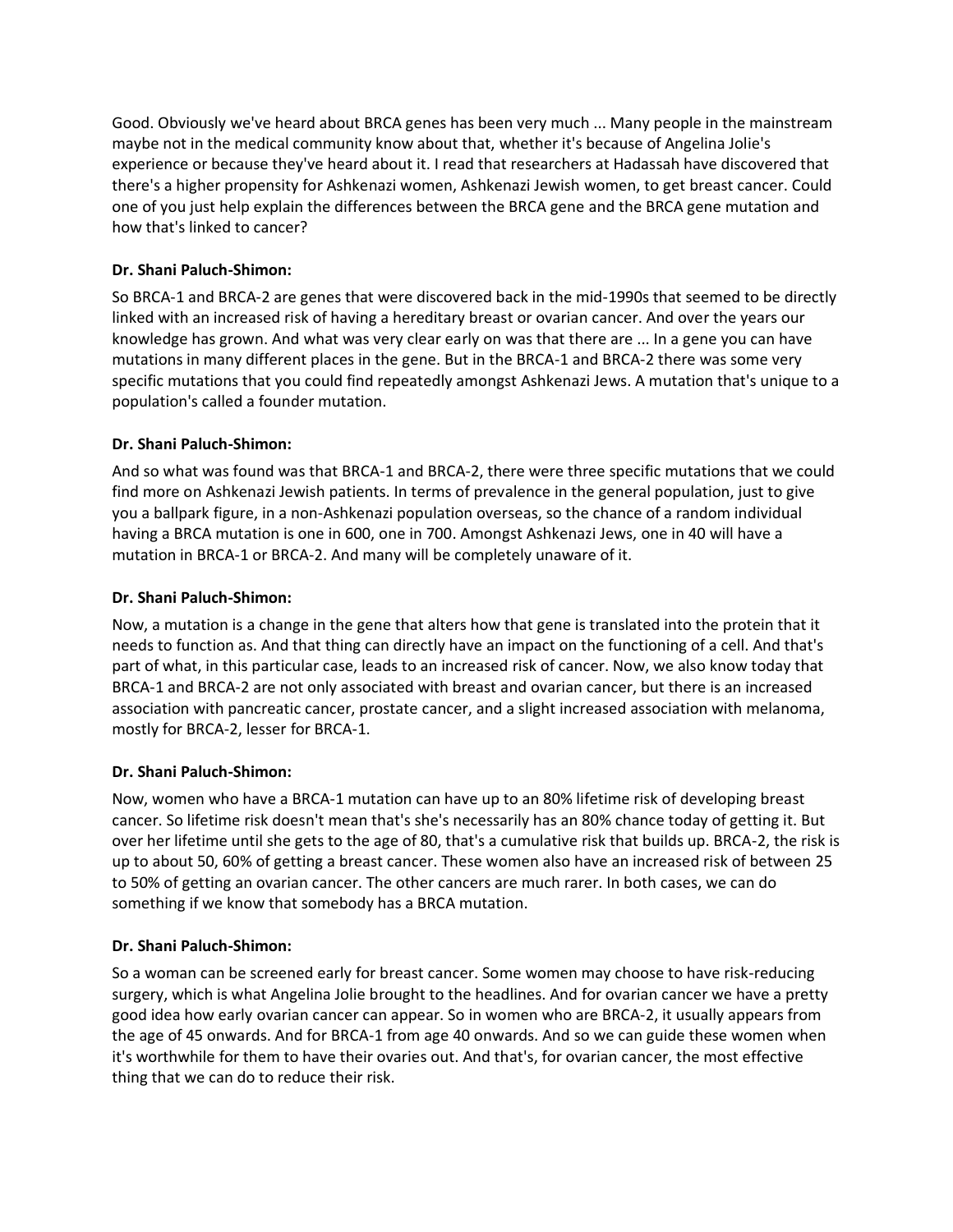#### **Dr. Shani Paluch-Shimon:**

So a woman who's got a BRCA-2 mutation, it will be recommended she have her ovaries out between ages 40 to 45. And a BRCA-1 mutation carrier between 35 to 40. Again, all of this needs to be tailored to the family history. I will say that we don't know what the best thing to do is with men that carry a BRCA mutation. We know that they have a slight increased risk of prostate cancer and pancreatic cancer and even of breast cancer. But these risks are relatively low, and there's no clear guidelines yet whether these individuals need to be in a special screening program. Many centers offer PSA screening for these men. And many centers are looking at if we can find a good screening tool for pancreatic cancer. But it's really just investigational at this point in time.

## **Benyamin Cohen:**

So you're saying a man with a BRCA gene mutation, it may not be as risky for them to develop cancer than a woman with a BRCA gene mutation.

## **Dr. Shani Paluch-Shimon:**

Correct.

**Professor Beatrice Uziely:**

Yes.

## **Dr. Shani Paluch-Shimon:**

But they are at an increased risk compared to somebody without a BRCA mutation.

## **Professor Beatrice Uziely:**

But vice versa, if a man has a breast cancer, then 50% of them will be carriers.

## **Benyamin Cohen:**

How does a man get tested for breast cancer?

## **Professor Beatrice Uziely:**

The same that women are tested, mammography which is very difficult. But sometimes you can do an MRI. You can do an MRI, of course, which doesn't need all the pressing and the small breast it's not a problem, and ultrasound. Usually men will come with, they will find by themselves a tumor in their breast, because it's a small breast and a small tumor – you'll recognize it.

## **Benyamin Cohen:**

Mm-hmm (affirmative). So we've mentioned Angelina Jolie. I think both she and newscaster Jennifer Griffin have spoken of their diagnosis with triple-negative breast cancer. And that's a cancer that doesn't really respond to the same medicines that are effective for cancers that are related to hormones. So what drugs or treatments would be effective for someone like them with triple-negative breast cancer?

## **Professor Beatrice Uziely:**

Lately, I know that you asked about a new drug, which is called Trodelvy or sacituzumab.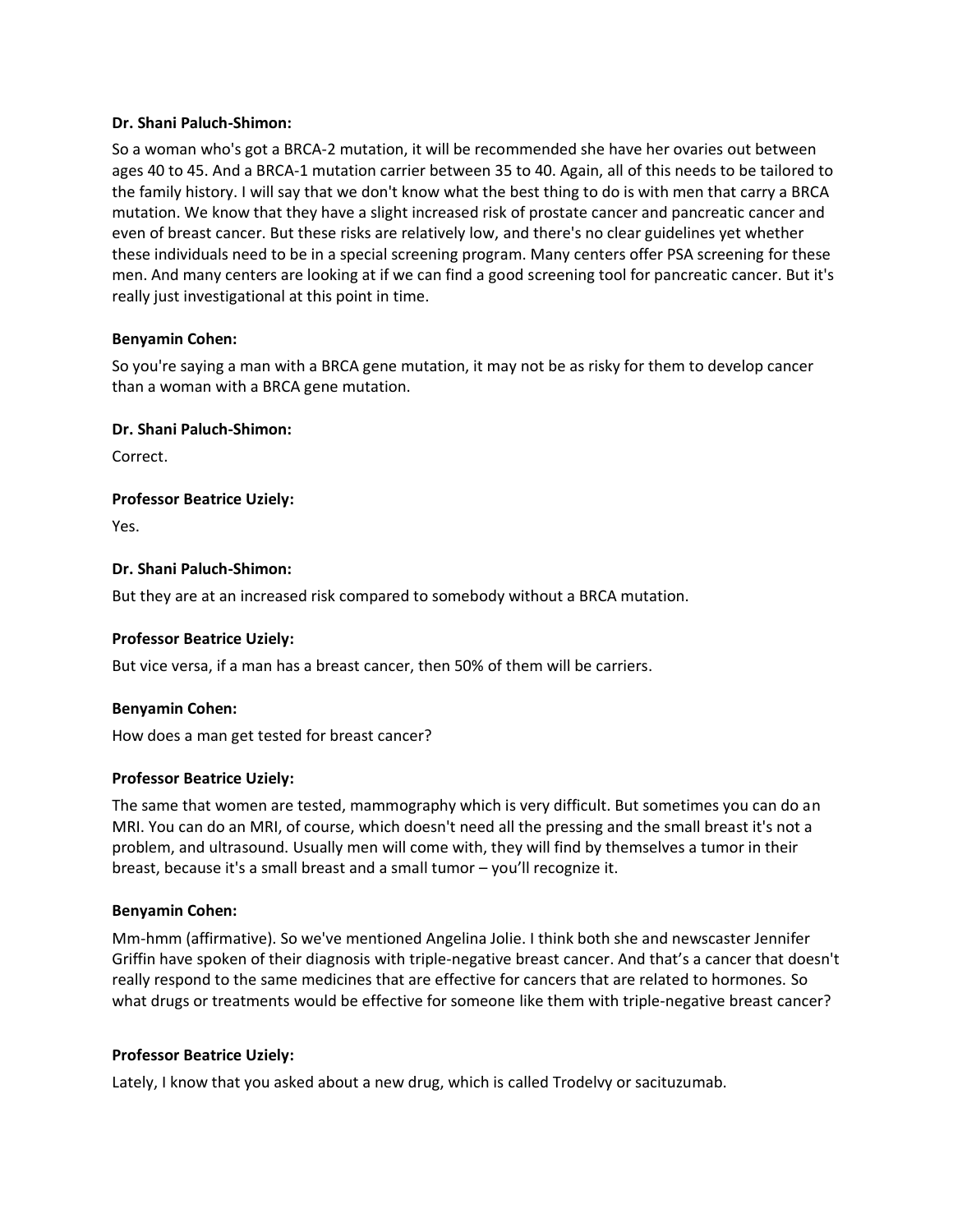#### **Benyamin Cohen:**

Was it approved earlier this year?

#### **Professor Beatrice Uziely:**

Yes. It was approved by the FDA. It's not approved yet in Israel. But we can treat people in Israel if they have a private insurance. It's not very easy to get it. But we have at Hadassah already two patients being treated with that drug. It sounds to be really remarkable and a very good one. It's an antibody against receptors which is on 90% of tumor cells, so you don't need to stain, special staining for it. And with the chemotherapy attached to it like the same chemotherapy, which is attached to a special drug, again, to positive SN-38 it's called. So it's attached to the cell, a tumor cell and will destroy the cell by that chemotherapy.

#### **Benyamin Cohen:**

Mm-hmm (affirmative). So you're seeing some success with it?

#### **Professor Beatrice Uziely:**

Yes. In triple negative, that's really terrific and something new.

#### **Benyamin Cohen:**

Yeah. Well, it's all good. It's always good to have new tools in the toolbox.

#### **Professor Beatrice Uziely:**

It's always good to have good new things. Sometimes new things are not, but this is really promising.

#### **Benyamin Cohen:**

When we return, the doctors discuss the unique challenges faced by young women with breast cancer, including issues about fertility preservation. Plus, is there anything people can do to help prevent breast cancer?

## **Professor Beatrice Uziely:**

Yes. Every patient of mine, they hear me saying, "You have to lose weight and you have to ... Even if you don't have to lose weight, you have to exercise."

#### **Benyamin Cohen:**

All that and much more after a short break.

#### **Benyamin Cohen:**

As one of our podcast listeners, you've been hearing all about how Hadassah is here, healing the world. Every day, innovations from Hadassah's hospitals save lives in Israel, the US, and around the world. Being a member of Hadassah means you're a part of it, and that's something to be proud of. Hadassah is here for you, here for each other, and here for the world. Learn more about the many advantages of membership at hadassah.org/hadassahishere. Membership starts as low as \$36 a year. If you're already a member, think about making someone you love a part of our healing work. Membership makes a beautiful gift. That's hadassah.org/hadassahishere.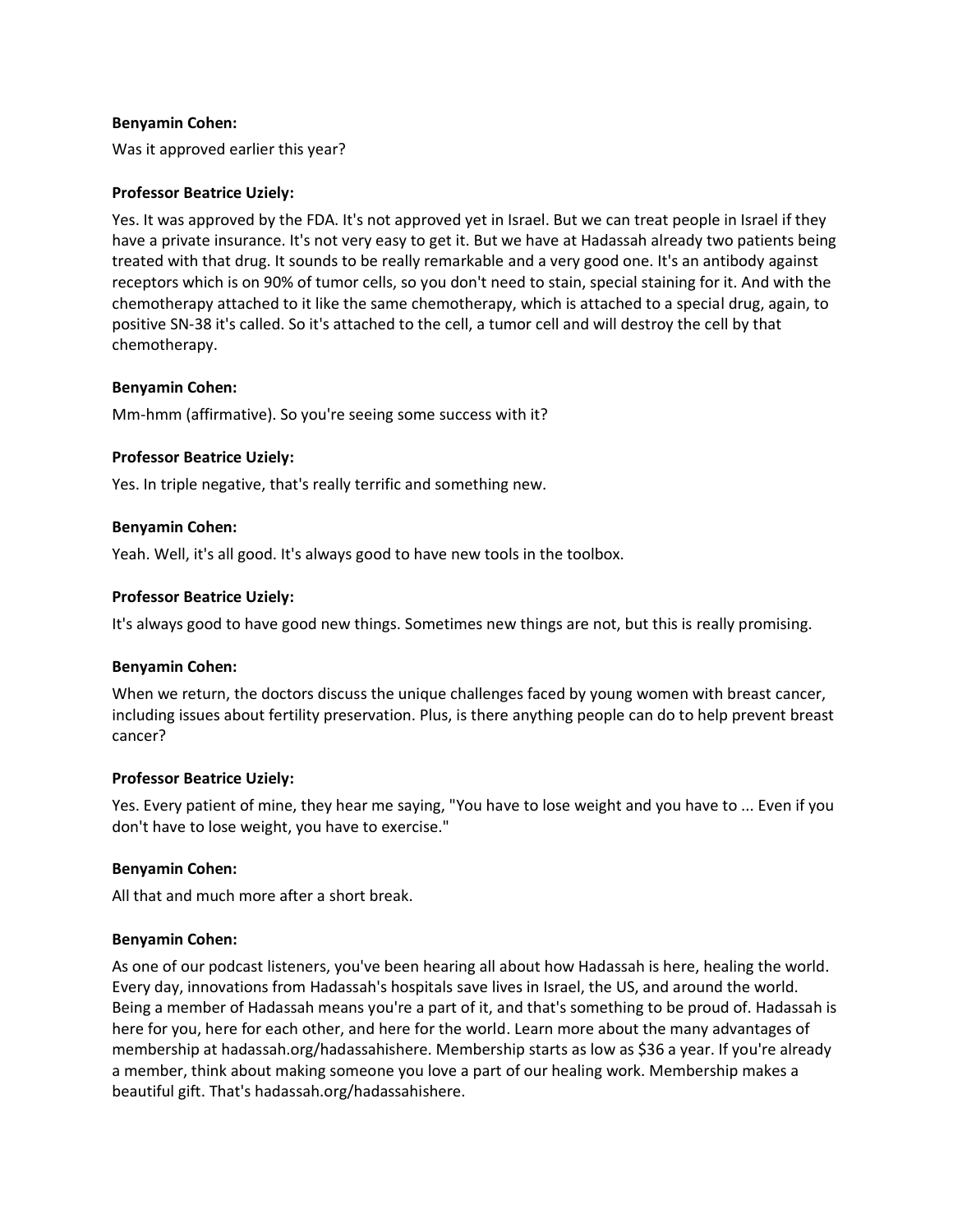And now back to our conversation with Professor Beatrice Uziely and Dr. Shani Paluch-Shimon.

# **Benyamin Cohen:**

Dr. Paluch-Shimon, I know we've talked about how you specialize in breast cancer in younger women and I just wanted to ask you some follow-ups to that. When I was in my 20s, a friend of mine got breast cancer. All of us in our little friend group, none of us had ever heard of breast cancer at such a young age. And I'm sure there are some unique challenges for women who are coping with breast cancer. Not necessarily physical issues, but body image issues or feeling different, feelings of isolation, maybe financial issues, thoughts about fertility issues. How do you work with a patient to overcome some of those hurdles with a young patient?

# **Dr. Shani Paluch-Shimon:**

I think the foundation of any care in breast cancer is what we call multidisciplinary care, which is lots of disciplines coming together to give optimal care. And I think in the young woman multidisciplinary types are a new meaning. So it sort of expands even further. And so I think doctors that are experienced with creating breast cancer, typically young women are aware that there are a lot of things that we need to take care of and we need to take care of them early, including the issue of the genetics – because it may impact the choices the woman makes in terms of surgery and the treatment choices and the fertility issue.

# **Dr. Shani Paluch-Shimon:**

There's been a lot of research done that shows that women who are very concerned about their fertility or any damage to their fertility from their breast cancer treatment or any perceived damage that they think might happen from their treatment are less likely to adhere to oncology care and to comply. So it's really important that we address their issues. So any new woman will be referred almost immediately for fertility preservation. They will all be offered and highly recommended to have early genetic testing done.

# **Dr. Shani Paluch-Shimon:**

We also know that the earlier the genetic testing is done in the whole workup process, the more likely the woman is to integrate that knowledge into her decision-making choices. And, of course, the aspect of making sure these women have adequate psychological care is really critical. So one of the things that we're going to be doing now, it will hopefully start in the coming months at Hadassah, is a model where we have what's called a patient navigator or a case manager.

# **Dr. Shani Paluch-Shimon**:

It's a unique model that I've done before in my young women services and hasn't been done a lot yet in Israel. But basically there's going to be an individual whose job it is, is the minute we know about a young woman in a system, so if we get a call from breast imaging, we have a 30-year-old lady here. That young woman's patient navigator will go down, meet the woman, and also help walk her through the process. So younger people are also less familiar with the medical system, so when you're young you go to the gynecologist. You go to your obstetrician. You go to the pediatrician if you have children.

## **Dr. Shani Paluch-Shimon:**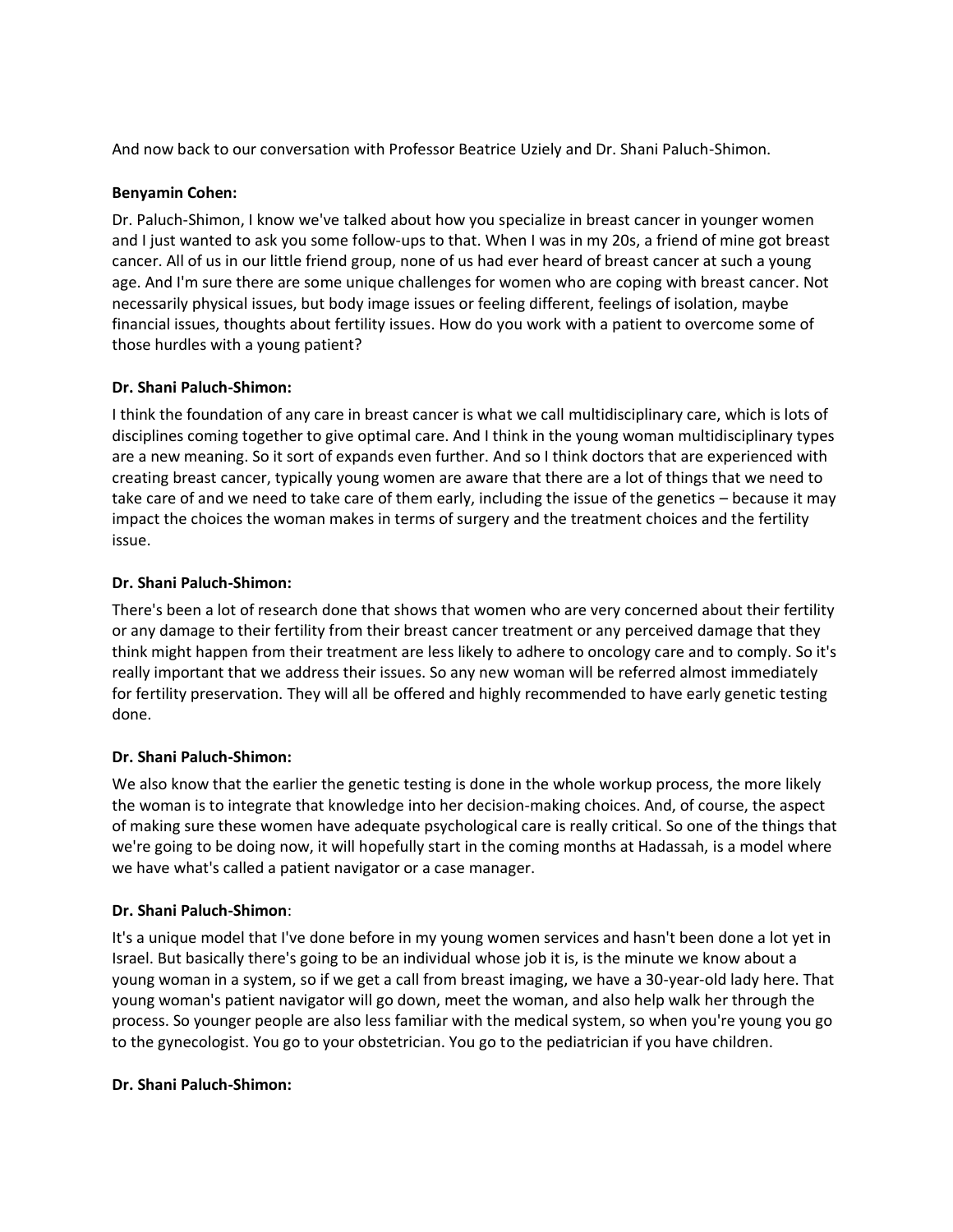You don't really work much with hospitals. And so the patient navigator is dedicated to helping these women get everything organized in a very distressing period of time and literally holds their hand and walks them through the whole process. She also helps prepare these young women for their meeting with the oncologist. She makes sure that the fertility preservation, genetic testing, and everything around it will be coordinated quickly and also help red flag for us which of the young women need psychosocial intervention early on –like who is more distressed, who's having more difficulties coping?

# **Dr. Shani Paluch-Shimon:**

And then each young woman will have different needs depending on the stage she's at in life. So a young woman who is single is obviously going to face very different concerns to a young woman who has just gotten married and wants to have a child immediately and is going to face different issues to a young woman who's trying to juggle three young children at home while she's having chemotherapy. And then we have to remember we also have young women who are caring for older sick parents.

# **Dr. Shani Paluch-Shimon:**

We sometimes forget that as well. So there's a whole spectrum of issues. And the young woman's coordinator helps us be more effective at identifying the multitude of issues that are needed. And the other thing is that people who are experienced at treating young women with breast cancer like the team here is, is in the follow-up sessions, addressing the issues. Body image is a big issue. Sexuality and sexual functioning's a big issue. It's something people are embarrassed to talk about.

# **Dr. Shani Paluch-Shimon:**

Doctors are embarrassed to ask about it, and patients are embarrassed to report it. And the thing is, if we don't ask and they don't tell us, we don't know and then we can't help. And all these things can actually be helped. And there are experts – specifically leading experts at Hadassah in these areas of sexual functioning and menopausal symptoms – that can really help these young women and also the older women who are treated for breast cancer and who might suffer from similar complaints to help improve their quality of life.

## **Benyamin Cohen:**

This brings up something, Dr. Paluch-Shimon that you talked about, a concept called fertility preservation. And I'm guessing, and hopefully you can explain a little more, it has to do with younger women who are diagnosed with breast cancer who are concerned about being able to have children after, let's say, a chemo treatment. So what is it that you as a doctor can do to help preserve their eggs or their ability to conceive?

## **Dr. Shani Paluch-Shimon:**

We know that cancer treatments can cause damage to a woman's fertility. It doesn't always, and it's not always irreversible but we don't know in whom that's going to be the case. We recommend that women not get pregnant for the first few years after their breast cancer diagnosis. And as we all know, women's fertility decreases with time. So even if it's not the treatment that's caused damage, sometimes just the waiting, a woman's fertility at 35 is not what it is at 38. Fertility preservation is a process in which women can have eggs retrieved and then frozen. Either their eggs can be frozen or they can have embryos made and the embryos are frozen.

Dr. Shani Paluch-Shimon: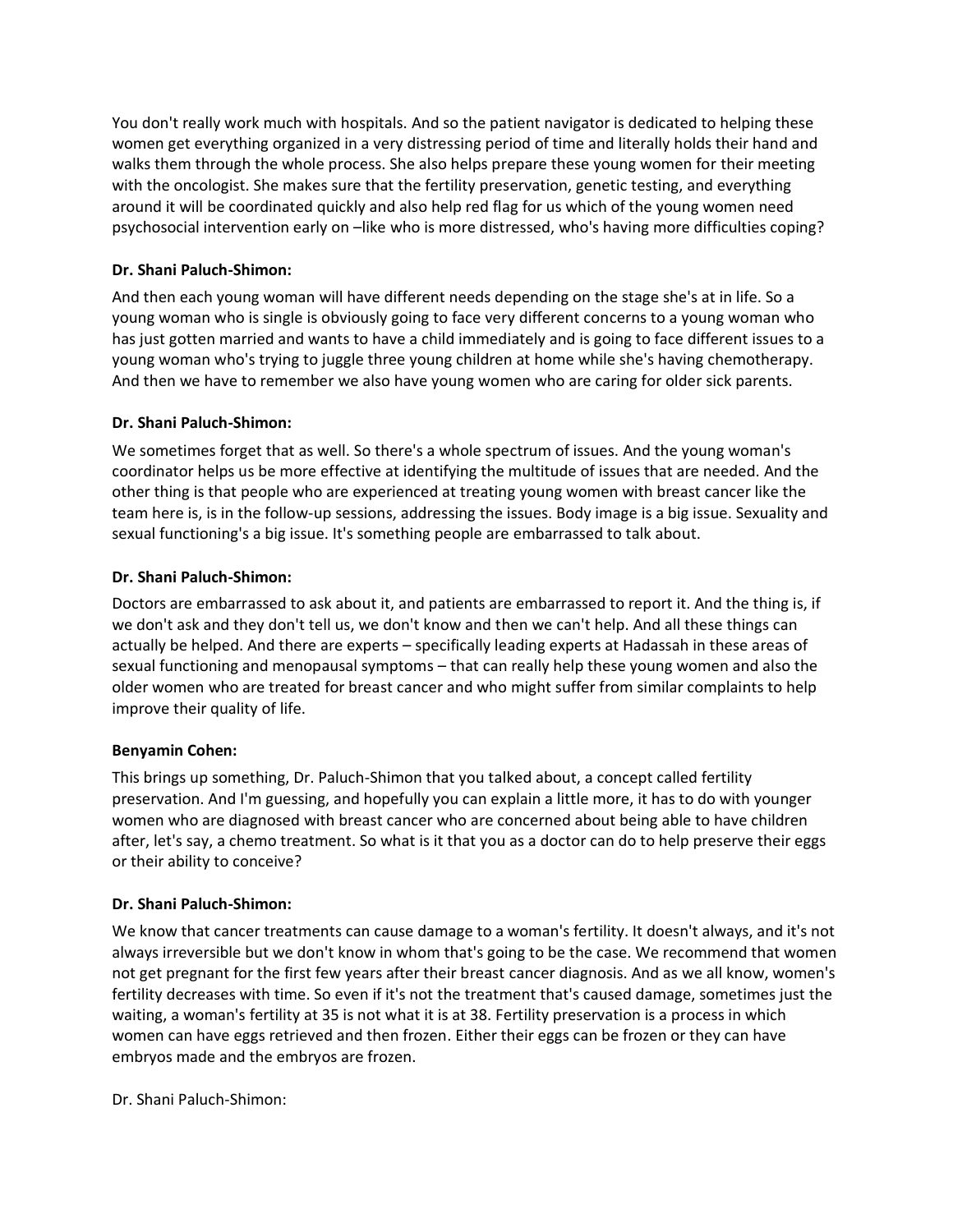And the other thing that can be done, which was actually pioneered in Israel, and Hadassah was one of the first hospitals in Israel to do this as well, is they can actually take out a piece of ovarian tissue and freeze it and it can be re-implanted back into the woman after several years. And eggs can be retrieved from there. And that little bit of ovarian tissue can actually return hormonal functioning for a woman. So we have a lot of options today. And of course we have all the expertise we need here.

# **Dr. Shani Paluch-Shimon:**

There are experts who are usually experts in IVF but who had sub-subspecialized in the area of fertility preservation for patients with cancer. I think today, a woman who's had breast cancer, if she wants to have a child, she can go on and have a child. And I think that's great news for our patients.

## **Benyamin Cohen:**

I have a few more questions before we wrap up. I know with skin cancer there are things you can do to help prevent skin cancer, don't lay out in the sun, lung cancer, don't smoke. Is there anything that can be done to reduce the risk of breast cancer? Or is it just purely genetics?

# **Professor Beatrice Uziely:**

No, it's not purely genetics. No, genetics is what? 10% at the most? Most of the things we don't know. But saying that, exercise, yes. Shani doesn't like what I'm saying. But exercise-

## **Dr. Shani Paluch-Shimon:**

No, I agree with you.

## **Professor Beatrice Uziely:**

Exercise. Exercise. Exercise.

## **Dr. Shani Paluch-Shimon:**

I'm nodding in agreement.

## **Professor Beatrice Uziely:**

Yes, okay. Exercise and having a body mass index which is in the normal range. It helps a lot.

## **Dr. Shani Paluch-Shimon:**

I'll add to that, that in 2030 the leading cause of cancer in Western countries will be obesity, not smoking. So that's a really important message for countries where there is an obesity epidemic.

## **Benyamin Cohen:**

And cancers of all type?

## **Dr. Shani Paluch-Shimon:**

Cancers of all type, including breast cancer. But cancers of all type. Obesity will be the leading cause of cancer.

## **Professor Beatrice Uziely:**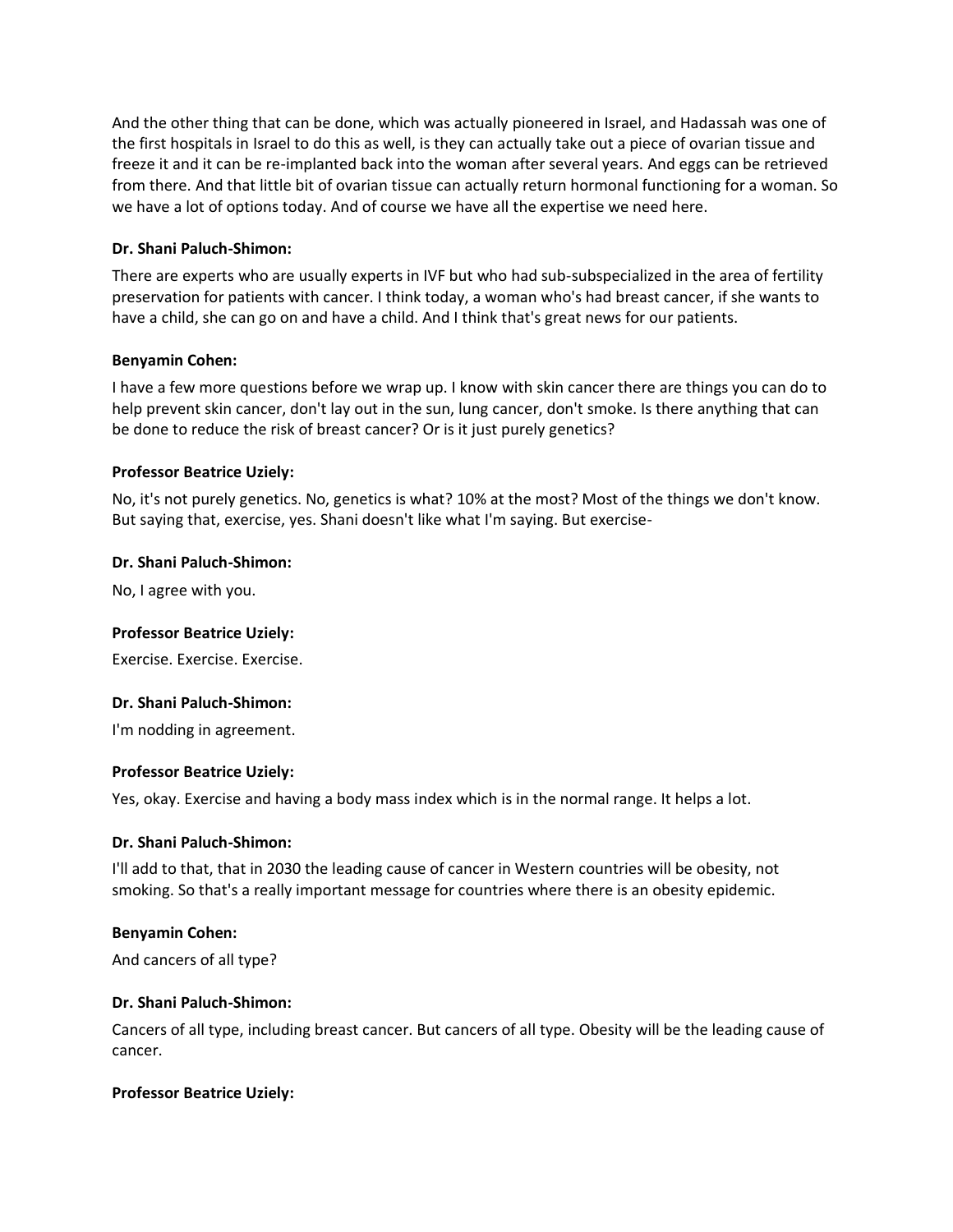Yes. No question about it. So everybody is laughing, but every patient of mine, they hear me saying, "You have to lose weight and you have to" ... Even if you don't have to lose weight you have to exercise.

#### **Benyamin Cohen:**

So I know a couple more questions here where I want to talk about just the breast cancer department at Hadassah. I know it's growing. And I know I think you're building a new, a new, a new building.

#### **Professor Beatrice Uziely:**

We are in the process.

## **Dr. Shani Paluch-Shimon:**

I think I'd probably start off by saying that Hadassah has a very strong legacy of outstanding breast cancer care. And this has been entrenched here for, several decades already that Hadassah has always had top leading breast cancer experts and breast cancer researchers. And I think the decision now by the Hadassah management is to just give a further push and have a formal breast oncology unit.

#### **Dr. Shani Paluch-Shimon:**

And also, they've also just recruited some fabulous additional breast cancer surgeons. And at the moment, there's a process of building a dedicated comprehensive breast care center. I think further down the track, there is also a plan to have a new oncology hospital, a large beautiful oncology center to give patients the facilities that they deserve.

## **Dr. Shani Paluch-Shimon:**

But in the short term, hopefully within a year, we're going to be able to have the first step of this which will be a comprehensive breast cancer breast care center that gives comprehensive care for women to answer all their needs. So it's really largely drawing on all the resources that actually, probably most of which exist here already, and drawing them together and streamlining them. And then taking all of that to also do more research then what's already been done and try and give our patients an even better service and do better research to help them also have a better outcome in the long term so that we can provide better care.

## **Benyamin Cohen:**

I like to end all my interviews with this question, and this is for both of you, so feel free. Is there anything I did not ask you that I should have asked you?

## **Dr. Shani Paluch-Shimon:**

I'll just add one thing. I don't think you missed anything, from my perspective. But often people hear cancer and they're terrified. So it's just really important for the listeners to hear that cancer, and specifically we're talking about breast cancer, especially when it's detected early we have great treatments available today, and the cure rates are high, and people shouldn't be scared to go and get checked, even now during corona. Woman should go and get checked, and women should take care of their health, because women generally are busy taking care of their husbands and their children's health.